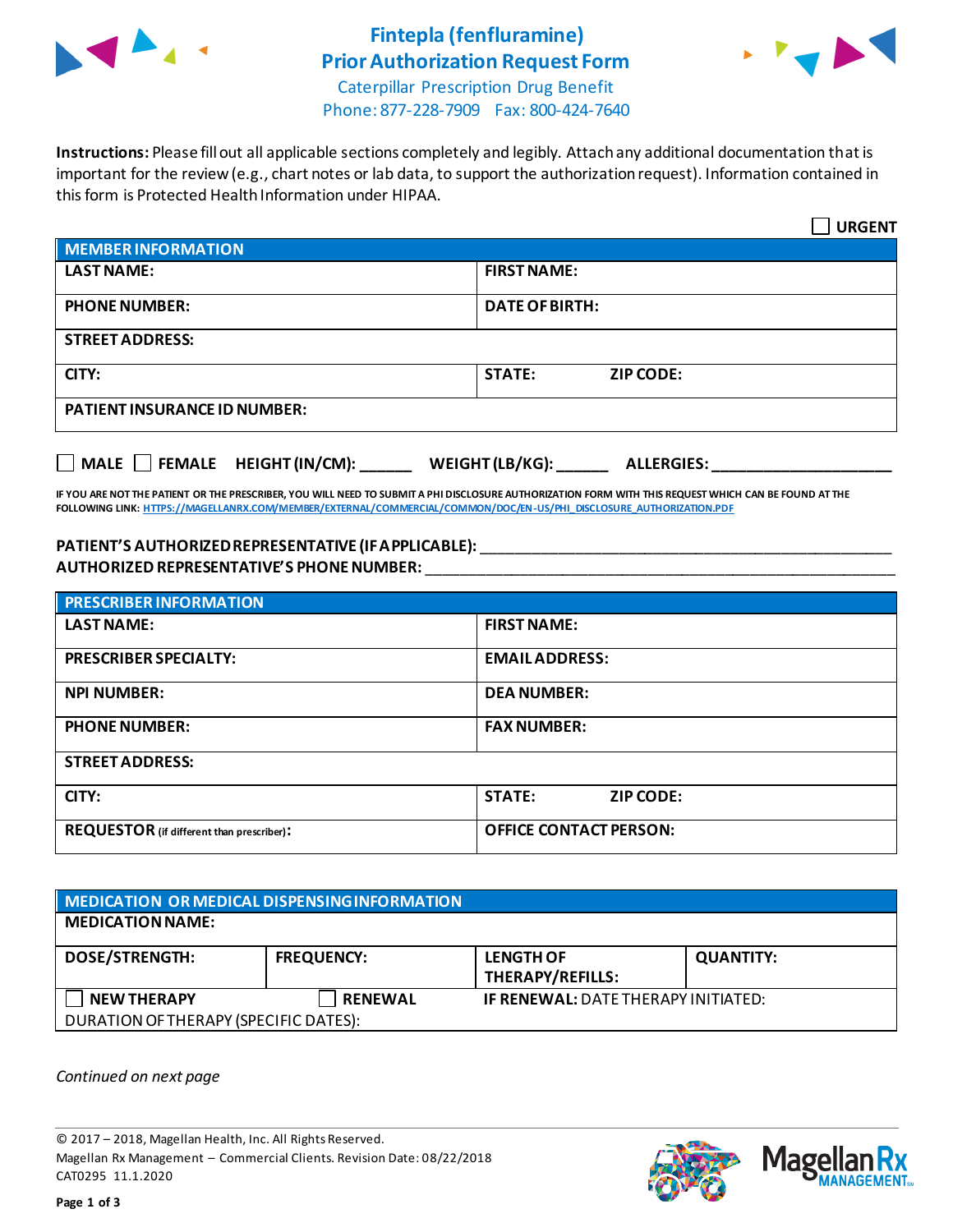

## **Fintepla (fenfluramine) Prior Authorization Request Form**





| MEMBER'S LAST NAME: _________________________________                                                                                                                                                                                                                                                                                                                                                                                                                                                                                                                                                                                                                                                                                                                                                       | <b>MEMBER'S FIRST NAME:</b>                                                                                                                                                                                                                                                                                                                                                                                                                                    |                                                       |  |  |
|-------------------------------------------------------------------------------------------------------------------------------------------------------------------------------------------------------------------------------------------------------------------------------------------------------------------------------------------------------------------------------------------------------------------------------------------------------------------------------------------------------------------------------------------------------------------------------------------------------------------------------------------------------------------------------------------------------------------------------------------------------------------------------------------------------------|----------------------------------------------------------------------------------------------------------------------------------------------------------------------------------------------------------------------------------------------------------------------------------------------------------------------------------------------------------------------------------------------------------------------------------------------------------------|-------------------------------------------------------|--|--|
|                                                                                                                                                                                                                                                                                                                                                                                                                                                                                                                                                                                                                                                                                                                                                                                                             | 1. HAS THE PATIENT TRIED ANY OTHER MEDICATIONS FOR THIS CONDITION?   YES (if yes, complete below)                                                                                                                                                                                                                                                                                                                                                              | $\blacksquare$ NO                                     |  |  |
| <b>MEDICATION/THERAPY (SPECIFY</b><br>DRUG NAME AND DOSAGE):                                                                                                                                                                                                                                                                                                                                                                                                                                                                                                                                                                                                                                                                                                                                                | <b>DURATION OF THERAPY (SPECIFY</b><br>DATES):                                                                                                                                                                                                                                                                                                                                                                                                                 | <b>RESPONSE/REASON FOR</b><br><b>FAILURE/ALLERGY:</b> |  |  |
| <b>2. LIST DIAGNOSES:</b>                                                                                                                                                                                                                                                                                                                                                                                                                                                                                                                                                                                                                                                                                                                                                                                   |                                                                                                                                                                                                                                                                                                                                                                                                                                                                | <b>ICD-10:</b>                                        |  |  |
| □ Dravet syndrome<br>Other diagnosis: CD-10                                                                                                                                                                                                                                                                                                                                                                                                                                                                                                                                                                                                                                                                                                                                                                 |                                                                                                                                                                                                                                                                                                                                                                                                                                                                |                                                       |  |  |
| 3. REQUIRED CLINICAL INFORMATION: PLEASE PROVIDE ALL RELEVANT CLINICAL INFORMATION TO SUPPORT A<br>PRIOR AUTHORIZATION.                                                                                                                                                                                                                                                                                                                                                                                                                                                                                                                                                                                                                                                                                     |                                                                                                                                                                                                                                                                                                                                                                                                                                                                |                                                       |  |  |
| <b>Clinical Information:</b><br>Is this drug being prescribed to this patient as part of a treatment regimen specified within a sponsored clinical<br>trial? $\square$ Yes $\square$ No<br>Are patient's seizures controlled on their current antiepileptic regimen? $\Box$ Yes $\Box$ No<br>During the past 3 months, has the patient had at least 4 seizures per 4-week period? $\Box$ Yes $\Box$ No<br>Has the patient been taking any of the following medications within the past 30 days? $\Box$ Yes $\Box$ No<br>□ carbamazepine<br>$\square$ oxcarbamazepine<br><b>Deslicarbazepine</b><br>phenobarbital<br>$\square$ phenytoin<br>Are there any other comments, diagnoses, symptoms, medications tried or failed, and/or any other information the<br>physician feels is important to this review? |                                                                                                                                                                                                                                                                                                                                                                                                                                                                |                                                       |  |  |
| Please note: Not all drugs/diagnosis are covered on all plans. This request may be denied unless all required<br>information is received.                                                                                                                                                                                                                                                                                                                                                                                                                                                                                                                                                                                                                                                                   |                                                                                                                                                                                                                                                                                                                                                                                                                                                                |                                                       |  |  |
| ATTESTATION: I attest the information provided is true and accurate to the best of my knowledge. I understand that<br>the Health Plan, insurer, Medical Group or its designees may perform a routine audit and request the medical<br>information necessary to verify the accuracy of the information reported on this form.                                                                                                                                                                                                                                                                                                                                                                                                                                                                                |                                                                                                                                                                                                                                                                                                                                                                                                                                                                |                                                       |  |  |
|                                                                                                                                                                                                                                                                                                                                                                                                                                                                                                                                                                                                                                                                                                                                                                                                             | Prescriber Signature or Electronic I.D. Verification: __________________________                                                                                                                                                                                                                                                                                                                                                                               | Date:                                                 |  |  |
| and arrange for the return or destruction of these documents.                                                                                                                                                                                                                                                                                                                                                                                                                                                                                                                                                                                                                                                                                                                                               | <b>CONFIDENTIALITY NOTICE:</b> The documents accompanying this transmission contain confidential health information that is legally privileged. If<br>you are not the intended recipient, you are hereby notified that any disclosure, copying, distribution, or action taken in re liance on the contents<br>of these documents is strictly prohibited. If you have received this information in error, please notify the sender immediately (via return FAX) |                                                       |  |  |
| © 2017 - 2018, Magellan Health, Inc. All Rights Reserved.                                                                                                                                                                                                                                                                                                                                                                                                                                                                                                                                                                                                                                                                                                                                                   |                                                                                                                                                                                                                                                                                                                                                                                                                                                                |                                                       |  |  |

Magellan Rx Management – Commercial Clients. Revision Date: 08/22/2018 CAT0295 11.1.2020